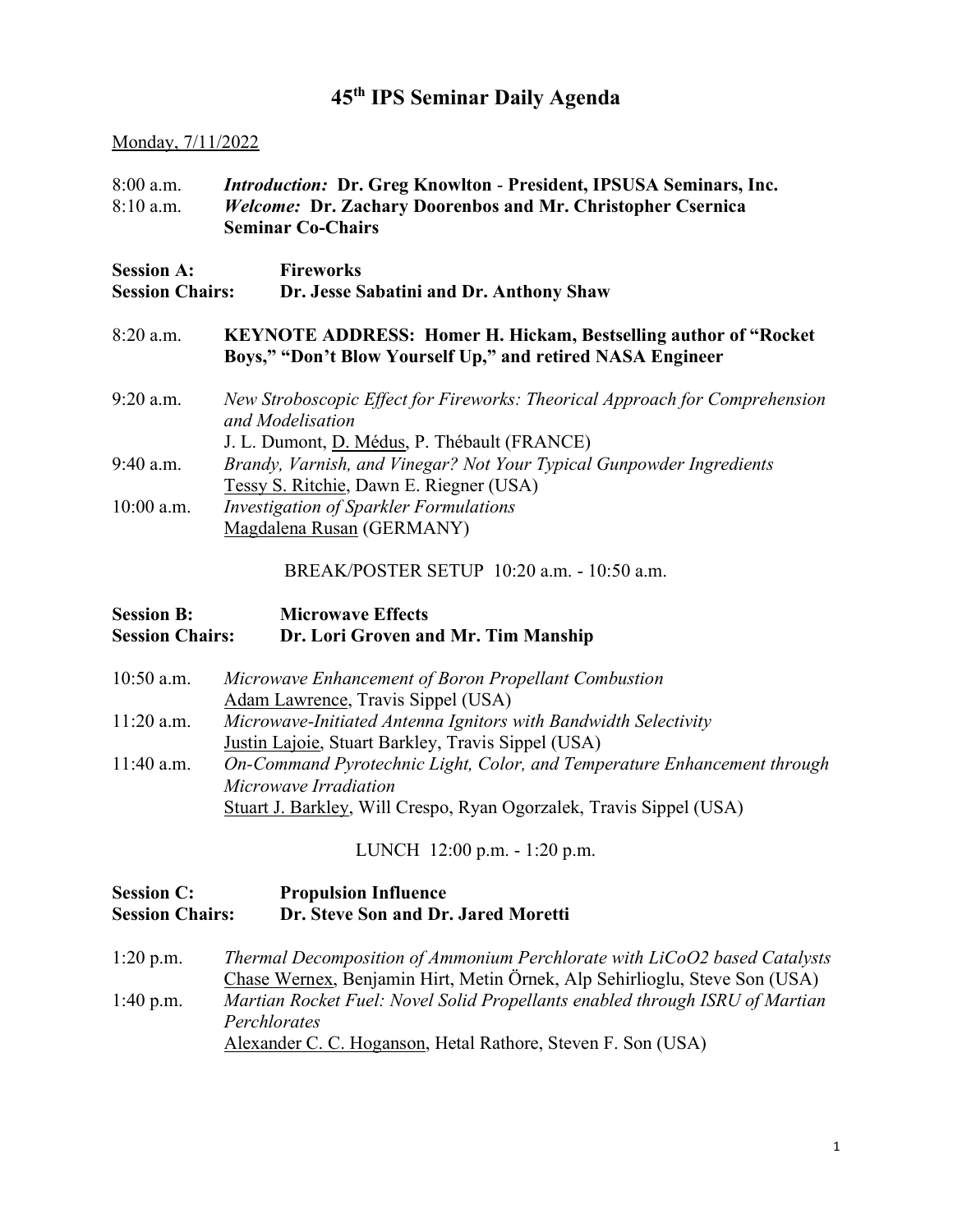| $2:00$ p.m. | Correlation of Dynamic Mechanical Analysis and Indentation Data to Uniaxial      |
|-------------|----------------------------------------------------------------------------------|
|             | Tensile Mechanical Properties using Machine Learning Algorithms                  |
|             | Tim Manship, C. Jarocki, D. Klinger, G. Caito, A. Casey, A.H. Strachan, S.F. Son |
|             | (USA)                                                                            |
| $2:20$ p.m. | An Exploration of Molecular Perovskites for Composite Propellant Applications    |
|             | Shakole M. Rugh, Lori J. Groven (USA)                                            |

BREAK/POSTER SETUP 2:40 p.m. - 3:10 p.m.

| <b>Session D:</b>      | <b>RAM/Material Processing</b>        |
|------------------------|---------------------------------------|
| <b>Session Chairs:</b> | Dr. Jan Puszynski and Dr. Dylan Kline |

| $3:10$ p.m. | Advances in Acoustic Mixer Processing Methods and Characterization                  |
|-------------|-------------------------------------------------------------------------------------|
|             | Justin Whaley, Lawrence Farrar (USA)                                                |
| $3:30$ p.m. | Continuous ResonantAcoustic <sup>®</sup> Production of Energetic Material           |
|             | Lawrence Farrar, Justin Whaley, Joe Mayne, Stephanie Trant (USA)                    |
| $3:50$ p.m. | <b>Emerging Methods for Toxicological Testing</b>                                   |
|             | Emily N. Reinke, William S. Eck (USA)                                               |
| $4:10$ p.m. | Application of Sample Controlled Differential Scanning Calorimetry to               |
|             | Pyrotechnic Systems                                                                 |
|             | E. L. Charsley, T. T. Griffiths, G. M. B. Parkes, R. V. Pettifer, J. J. Rooney (UK) |
| $4:30$ p.m. | Influence of Mixture Properties and Preparation Methods on Burning Rate of          |
|             | <b>Pyrotechnic Mixtures</b>                                                         |
|             | Sebastian Knapp, Evelin Roth, Wolfgang Becker, Stefan Kelzenberg,                   |
|             | Volker Weiser (GERMANY)                                                             |
|             |                                                                                     |

6:00 p.m. to 10:00 p.m. Picnic Mixer in the Courtyard & Elevations Dining Room Everyone is invited; including children, friends, etc.

## Tuesday, 7/12/2022

| <b>Session E:</b><br><b>Session Chairs:</b> | <b>Material Influence</b><br>Dr. Lori Groven and Ms. Cathleen Freeman    |
|---------------------------------------------|--------------------------------------------------------------------------|
| 8:00 a.m.                                   | <b>INVITED SPEAKER – Michelle Pantoya (USA)</b>                          |
|                                             | The Reactive Behaviors of Stressed-Out Fuel Particles                    |
| $8:50$ a.m.                                 | <b>Flexoelectricity in Reactive Systems</b>                              |
|                                             | Mikel J. Zaitzeff, Lori J. Groven (USA)                                  |
| $9:10$ a.m.                                 | Re-ignitable Electric Solid Propellant: A Safer, Versatile Energetic for |
|                                             | <b>Pyrotechnic Simulators and Special Effects</b>                        |
|                                             | Wayne N. Sawka, Trisha Buescher, Trevor Summerfield (USA)                |
| 9:30 a.m.                                   | Computational Analysis of PVDF/nAl Composites under Laser Excitation     |
|                                             | Daniel Olsen, Kyle Uhlenhake, Mateo Gomez, Metin Örnek, Steven F. Son,   |
|                                             | Min Zhou (USA)                                                           |

BREAK/POSTERS 9:50 a.m. - 10:10 a.m.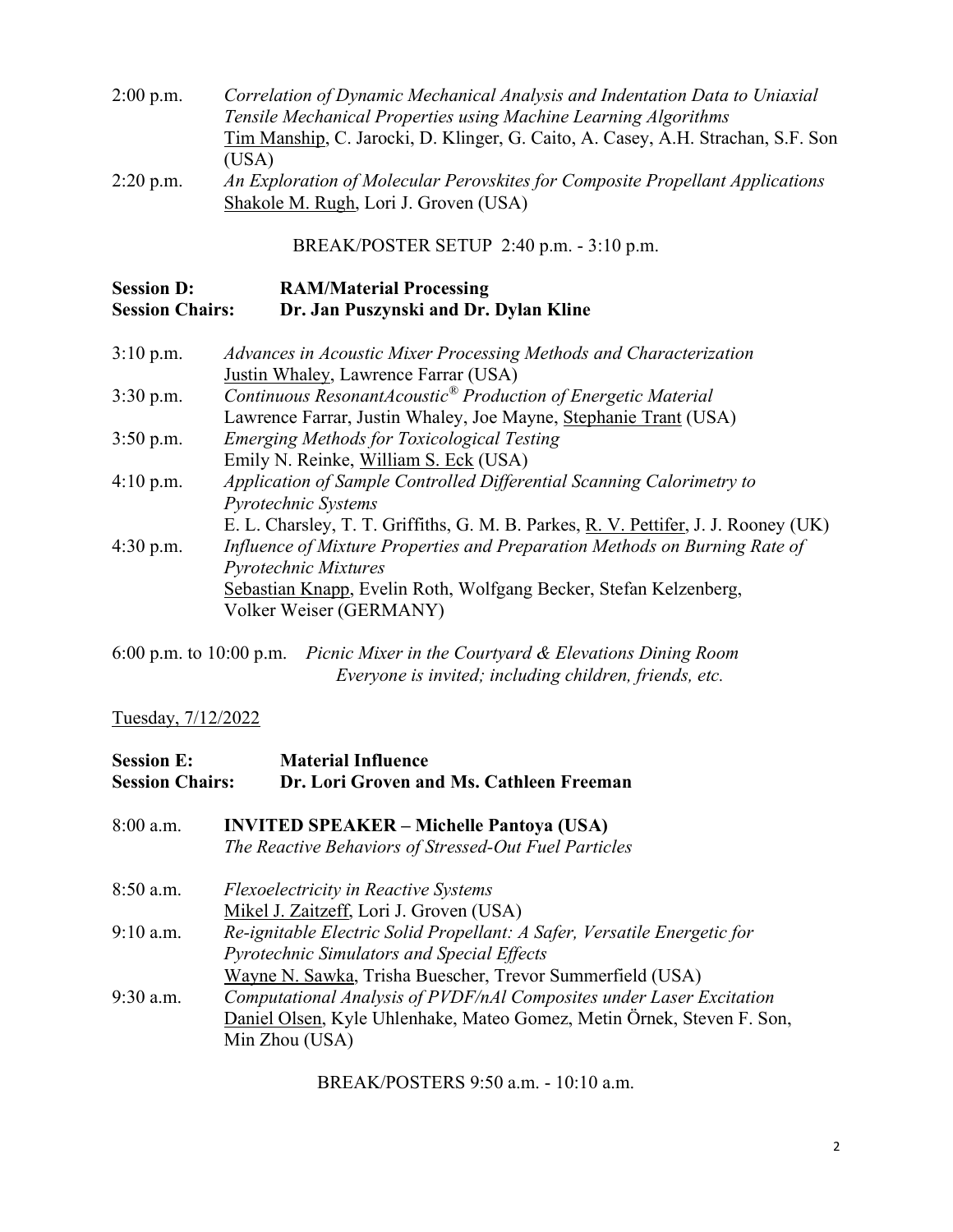#### Session F: Propulsion Measurement and Effects Session Chairs: Mr. Scott Hall and Mr. Sebastian Knapp

10:10 a.m. Comparison of Burning Rate Measurements for Crawford Bomb, Class III Motor, and Dual Propellant Pseudo Motor T. R. Wagner, D. Klinger, H. Amadeo, T. D. Manship, S. F. Son (USA) 10:30 a.m. Novel Small Caliber Propellants for Increased Barrel Life and Flash Reduction Adam M. Jacob (USA) 10:50 a.m. Development and Study of an AP/HTPB based Composite Solid Propellant Base Bleed Grain for 155 mm Artillery Projectile Amir Mukhtar, Habib Nasir, Badar Rashid (PAKISTAN) 11:10 a.m. Microwave Interferometry for the Measurement of Propellant Regression Rate under Motor-Like Conditions Daniel J. Klinger, Steven F. Son (USA)

GROUP PHOTO & LUNCH 11:30 a.m. - 12:50 p.m.

#### Session G: Synthesis Session Chairs: Dr. Joost van Lingen and Dr. Shingo Date

| $12:50$ p.m. | Bis(1,2,4-oxadiazolyl) Furoxan: A Promising Melt-Castable Eutectic Material of   |
|--------------|----------------------------------------------------------------------------------|
|              | Low Sensitivity                                                                  |
|              | Eric C. Johnson, Eric J. Bukowski, Jesse J. Sabatini, Rosario C. Sausa,          |
|              | Edward F. C. Byrd, (USA)                                                         |
| $1:10$ p.m.  | Energetic Materials Based on 1,2,4-triazines                                     |
|              | Shannon E. Creegan, Matthias Zeller, Edward F. C. Byrd, Davin G. Piercey,        |
|              | (USA)                                                                            |
| $1:30$ p.m.  | Development of ResonantAcoustic® Continuous Microreactor (RACMR) and             |
|              | ResonantAcoustic® Continuous Crystallizer (RACC)                                 |
|              | J. M. Mayne, S. J. Trant, L. C. Farrar (USA)                                     |
| $1:50$ p.m.  | Multi-nozzle Spray Synthesis of Silver Azide Nanoparticles: Early Steps of a New |
|              | Process                                                                          |
|              | Guillaume Galland (FRANCE)                                                       |
| $2:10$ p.m.  | TKX-50: A New High Explosive Developed at LMU Munich                             |
|              | Thomas M. Klapötke, Stanisław Cudziło, Waldemar A. Trzciński,                    |
|              | Muhamed Suceska (GERMANY)                                                        |
|              |                                                                                  |

BREAK/POSTERS 2:30 p.m. - 2:50 p.m.

| <b>Session H:</b>      | <b>Pyrotechnic Systems</b>                                                                                    |
|------------------------|---------------------------------------------------------------------------------------------------------------|
| <b>Session Chairs:</b> | Dr. Jay Poret and Mr. Matt Puszynski                                                                          |
| $2:50$ p.m.            | Pyrotechnic and Bullet Material of Construction Cumulative Impact on Tracer                                   |
|                        | Performance<br>Travis Clements (USA)                                                                          |
| $3:10$ p.m.            | Effect of Percussion Primer Pressure Output on Performance of Pyrotechnic<br>Time Delay Systems               |
|                        | Daniel Perkins, Matthew Puszynski, Jan Puszynski, Rajinder Gill, Anthony Shaw,<br>Jay Poret, Neha Mehta (USA) |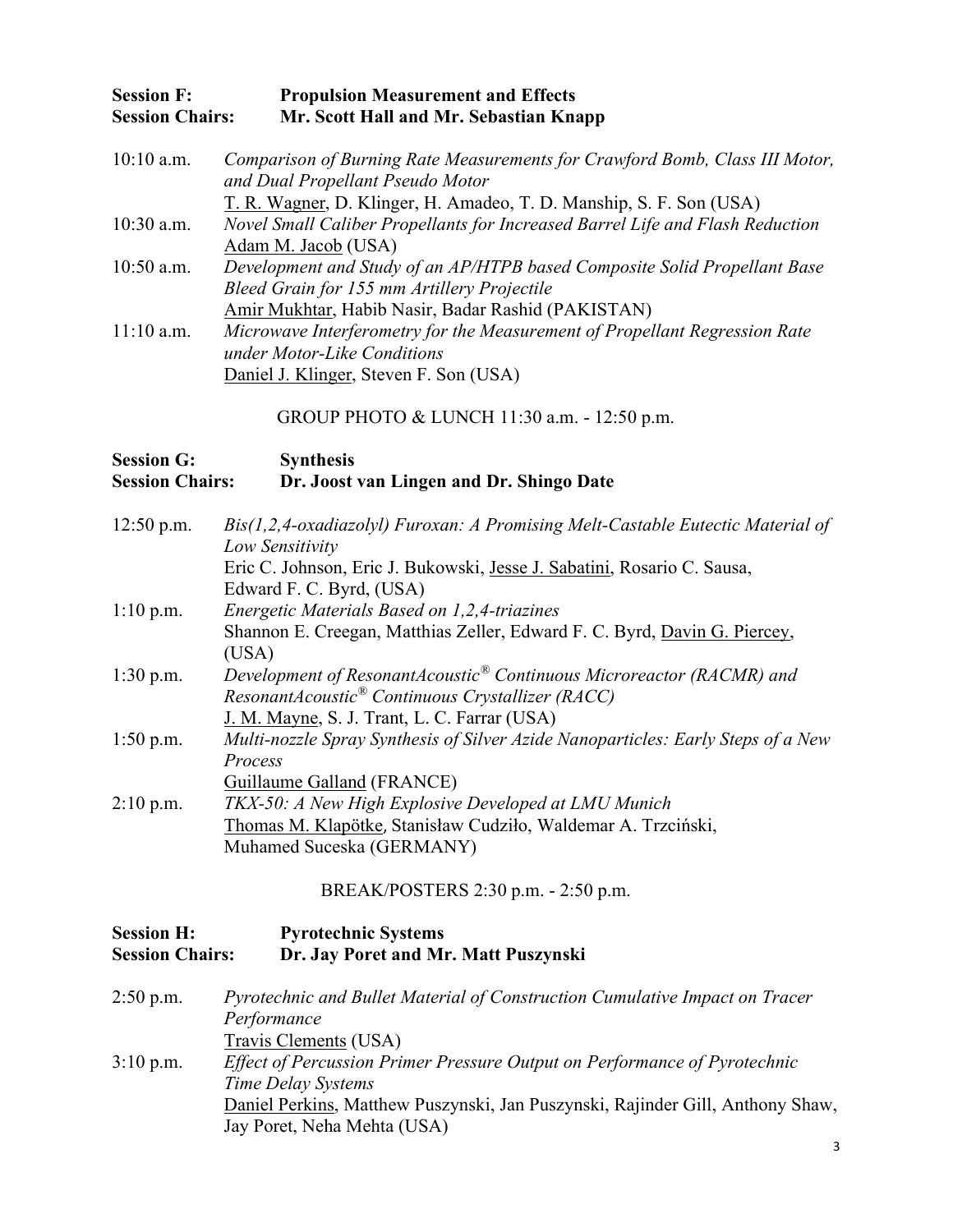| $3:30$ p.m.         | Pyrotechnic Autoignition Material Development and Evaluation at Nammo        |
|---------------------|------------------------------------------------------------------------------|
|                     | Defense Systems, Inc.                                                        |
|                     | Scott Hall (USA)                                                             |
| $3:50$ p.m.         | Thermitic Thermodynamics - Characteristics of an Adiabatic Metal-Metal Oxide |
|                     | <b>Reaction Matrix</b>                                                       |
|                     | Anthony P. Shaw (USA)                                                        |
| $4:10 \text{ p.m.}$ | Methodological Approach for the Determination of Initiation Energy and       |
|                     | <b>Activation Energy of Pyrotechnic Compositions</b>                         |
|                     | M. Milhe-Poutingon, M. Ducros, C. Sandré, D. Médus (FRANCE)                  |

4:30 p.m. - 6:30 p.m. Poster Session (snacks & cash bar) in the Douglas and El Paso rooms

### Wednesday, 7/13/2022

| <b>Session I:</b><br><b>Session Chairs:</b> | <b>Explosives</b><br>Dr. Magdalena Rusan and Dr. Denis Spitzer                |
|---------------------------------------------|-------------------------------------------------------------------------------|
| $8:00$ a.m.                                 | <b>INVITED SPEAKER – Ernst-Christian Koch (GERMANY)</b>                       |
|                                             | Thermal and Shock Initiated Reactions in Phosphorus(V) Nitride                |
| $8:50$ a.m.                                 | Experimental Investigation into the Safety Distance for Ethane-Oxygen Gas     |
|                                             | <b>Explosion Applied to Industrial Cleaning</b>                               |
|                                             | Lea Davis, Vilem Petr (USA)                                                   |
| $9:10$ a.m.                                 | ADN: A Multivalent Explosive Compound                                         |
|                                             | Cedric Schwartz, Marc Comet, Fabien Schnell, Bastien Lallemand, Denis Spitzer |
|                                             | (FRANCE)                                                                      |
| $9:30$ a.m.                                 | Characterization of Sub-mm Scale 2-Pore Defects on Detonation Performance in  |
|                                             | PBX-9501                                                                      |
|                                             | Gabriel Montoya, Joseph R. Lawrence, Terry Salyer, Steven F. Son (USA)        |

BREAK/POSTERS 9:50 a.m. - 10:20 a.m.

| <b>Session J:</b><br><b>Session Chairs:</b> | <b>Explosive Effects</b><br>Mr. Sebastian Knapp and Dr. Anthony Shaw                                                                                                                       |
|---------------------------------------------|--------------------------------------------------------------------------------------------------------------------------------------------------------------------------------------------|
| $10:20$ a.m.                                | Influence of Engineered Defects in a Rubberized Explosive on Detonation Shape<br>and Performance                                                                                           |
| $10:40$ a.m.                                | Joseph R. Lawrence, Gabriel Montoya, Steven F. Son (USA)<br>Phlegmatization of TATP and HMTD with Activated Charcoal for the Use in<br><b>Explosive Detection Dog Training</b>             |
| $11:00$ a.m.                                | Isabel Wilhelm, Michael Wittek, Martin Haertel, Dirk Roeseling (GERMANY)<br>Effect of Mechanical Impact on PBX Disks Investigated by DMA<br>Manfred A. Bohn, Michael J. Herrmann (GERMANY) |

### BURSARY AWARD WINNER Dr. Uwe Schaller

Presented by Dr. Gregory D. Knowlton President IPSUSA Seminars Inc.; Vice President, IPS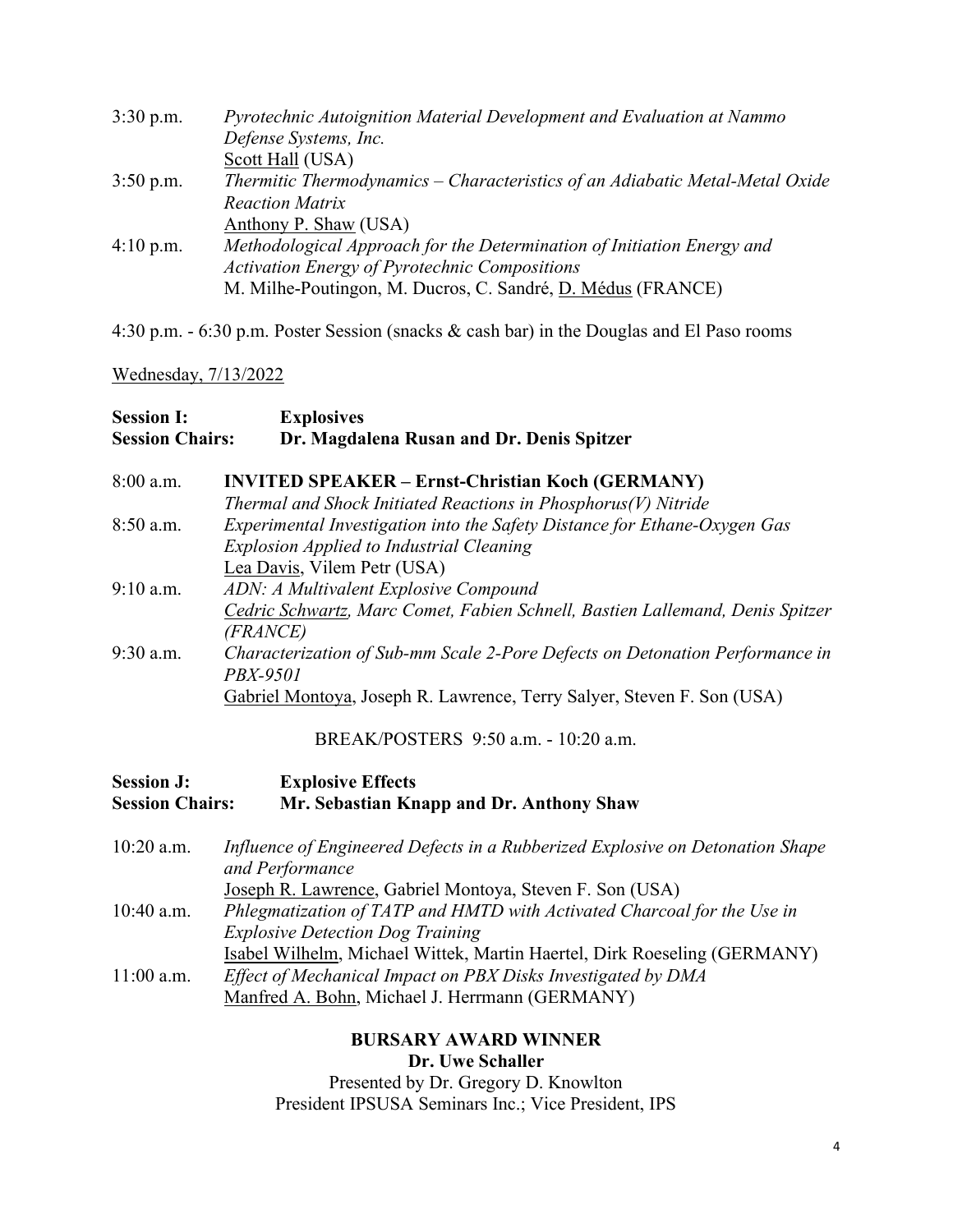#### 11:20 a.m. Investigation of a Butyl-Substituted LT-EIL Based on Dinitramide Uwe Schaller, Volker Gettwert, Volker Weiser, Thomas Keicher (GERMANY)

### Wednesday afternoon is free time.

No lunch will be provided on this day.

Thursday, 7/14/2022

| <b>Session K: Additive</b> | <b>Manufacturing (AM)</b>                    |
|----------------------------|----------------------------------------------|
| <b>Session Chairs:</b>     | Dr. Joost van Lingen and Dr. Thomas Klapötke |

| 8:00 a.m.<br><b>INVITED SPEAKER – Elbert Caravaca (USA)</b> |                                                           |
|-------------------------------------------------------------|-----------------------------------------------------------|
|                                                             | Additive Manufacturing of Gun Propulsion Charges Overview |

| $8:50$ a.m. | Diagnostics Development and Technology Transfer for a High-Quality Direct-       |
|-------------|----------------------------------------------------------------------------------|
|             | <b>Ink-Write Additive Manufacturing Process</b>                                  |
|             | D. J. Kline, M. Sevcik, F. Wilson, H. E. Fletcher, G. Bjerke, R. Chavez-Morales, |
|             | M. D. Grapes, G. C. Egan, D. A. Amondson, V. Eliasson, K. T. Sullivan,           |
|             | J. L. Belof (USA)                                                                |
| $9:10$ a.m. | An Electrically Conductive, Additively Manufacturable Explosive Composite        |
|             | Wesley W. Chapman, Kush S. Patel, Terry R. Salyer, Jeffrey F. Rhoads,            |
|             | Steven F. Son (USA)                                                              |
| $9:30$ a.m. | Additively Manufactured (3DP) Thermite Structures vs Conventionally              |
|             | <b>Manufactured Equivalents</b>                                                  |
|             | Christine McGee, Ranko Vrcelj (UK)                                               |

BREAK/POSTERS 9:50 a.m. - 10:20 a.m.

#### Session L: Pyrotechnic AM and Improved Systems Session Chairs: Ms. Lauren Morris and Dr. Manfred Bohn

| $10:20$ a.m. | Development & Analysis of Nano-thermite Formulations and Configuration           |
|--------------|----------------------------------------------------------------------------------|
|              | <b>Factors that Affect Performance</b>                                           |
|              | C. T. Freeman (USA)                                                              |
| $10:40$ a.m. | Ingredient Replacements for a Yellow Smoke Training Simulator                    |
|              | Mark Motyka, John Verdonik, Kelsey Westerkamp, Jared D. Moretti (USA)            |
| $11:00$ a.m. | The Influence of Solvent Selection on Nitrocellulose-based, Perchlorate-Free     |
|              | Red-and Green-light Illuminants                                                  |
|              | Lance N. Kotter, Lori Groven (USA)                                               |
| $11:20$ a.m. | Design, Fabrication, and Testing of a Miniaturized End-of-Life Ultimate Security |
|              | Device using Reactive Composites                                                 |
|              | Florent Sevely, Samuel Charlot, Lionel Seguier, Fabien Mesnilgrente,             |
|              | Carole Rossi (FRANCE)                                                            |

LUNCH 11:40 p.m. - 1:00 p.m.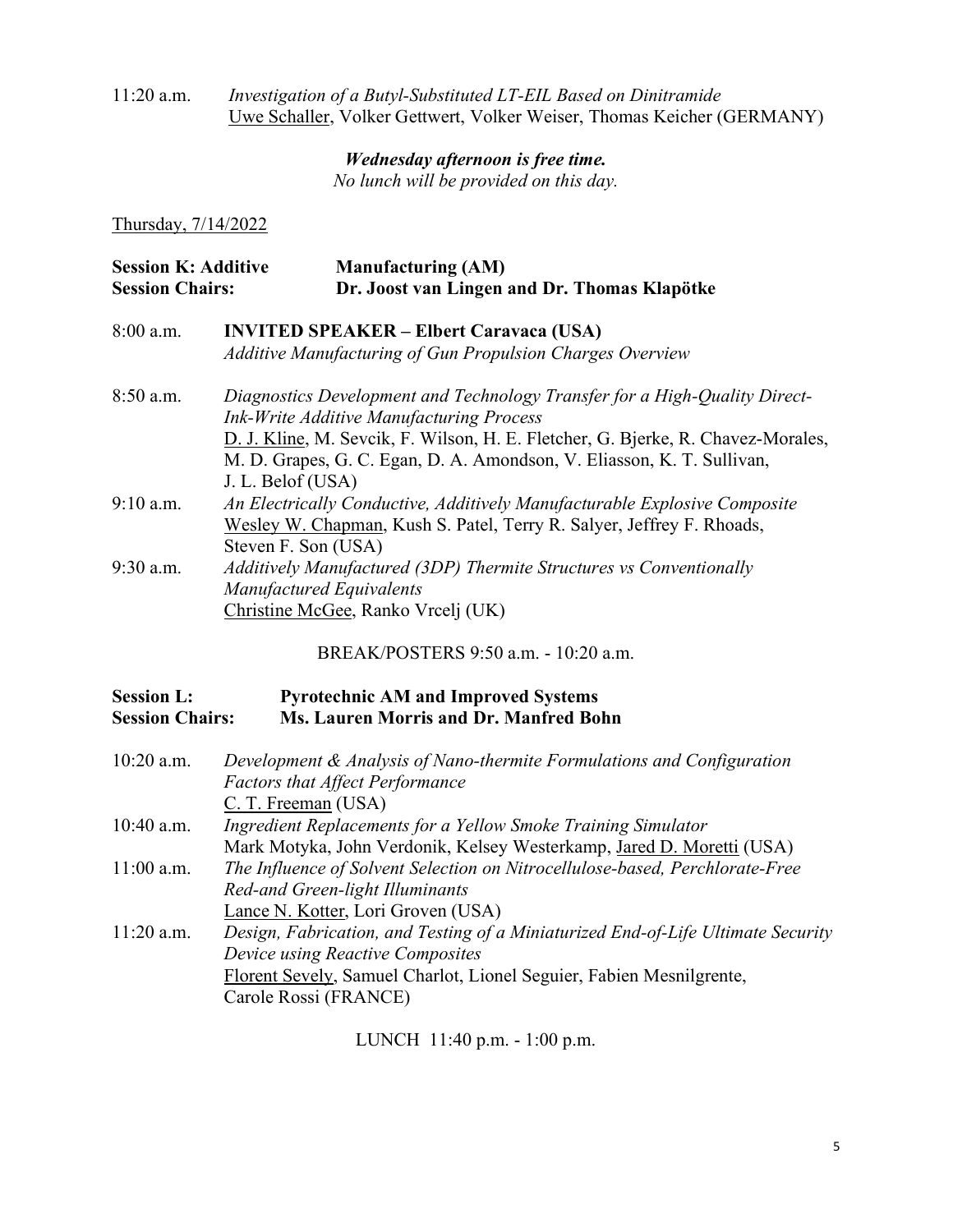| <b>Session M:</b> |                        | <b>Pyrotechnic Effects</b>      |
|-------------------|------------------------|---------------------------------|
|                   | <b>Session Chairs:</b> | Mr. Scott Hall and Mr. Ken Smit |

| $1:00$ p.m. | Materials Characterization of Commercially Available Nanoaluminum Powders      |
|-------------|--------------------------------------------------------------------------------|
|             | Lauren A. Morris, Aaron M. Stern, Daniel Wilson, Nicolas Tashjian,             |
|             | Cathleen Freeman (USA)                                                         |
| $1:20$ p.m. | Improving Laser Ignition Sensitivity of Boron using Mechanical Activation with |
|             | <b>PTFE</b>                                                                    |
|             | Kyle E. Uhlenhake, Dhruval Patel, Metin Örnek, Steven F. Son (USA)             |
| $1:40$ p.m. | Effect of Preparation Conditions on Cyclic Thermal Behavior of some Phase-     |
|             | stabilized Ammonium Nitrate Prepared by Aqueous Solution Method                |
|             | Shingo Date, Shin-ya Terada, Ryohei Nagahashi (JAPAN)                          |
| $2:00$ p.m. | From Spray Flash Evaporation to Spray Flash Synthesis: New Opportunities for   |
|             | Defence Materials                                                              |
|             | Denis Spitzer (FRANCE)                                                         |

BREAK/POSTERS 2:20 p.m. - 2:40 p.m.

#### Session N: Pyrotechnic Exploration Session Chairs: Dr. Shingo Date and Mr. Randy Busky

| $2:40$ p.m. | Composition Effects on Iron Carbon Composite Heat Sources                         |
|-------------|-----------------------------------------------------------------------------------|
|             | Aaron M. Stern, Lauren Morris, Zhaohua Luan, Rajendra Sadangi, Kendall Mills      |
|             | (USA)                                                                             |
| $3:00$ p.m. | Composite Fuel/Oxidizer Crystals for Energetic Applications                       |
|             | Tristan W. Kenny, Lori J. Groven (USA)                                            |
| $3:20$ p.m. | Combustion Model for Thermite Materials Integrating Explicit and Coupled          |
|             | Treatment of Condensed and Gas Phase Kinetics                                     |
|             | E. Tichtchenko, Y. Sami, V. Folliet, O. Simonin, B. Bedat, L. Glavier, A. Esteve, |
|             | C. Rossi (FRANCE)                                                                 |
| $3:40$ p.m. | Thermal Analysis, Sensitivity and Ballistic Study of Novel Oxidizer/Fuel Based    |
|             | <b>Formulations</b>                                                               |
|             | D. M. Badgujar, H. Prasanth (INDIA)                                               |
|             |                                                                                   |

4:00 p.m. to 5:00 p.m. International Pyrotechnics Society Business Meeting Announcement of  $46<sup>th</sup>$  IPS Venue IPS members and non-members are encouraged to attend

| 5:30 p.m. to 9:30 p.m. | <b>Cheyenne Mountain Zoo</b>                                      |  |
|------------------------|-------------------------------------------------------------------|--|
|                        | (Open to all IPS Attendees and their families/friends/associates) |  |

\* All posters MUST be removed by Thursday evening \*

Friday, 7/15/2022

| <b>Session O:</b>      | <b>Apprentices and Novel Concepts and Processes</b> |
|------------------------|-----------------------------------------------------|
| <b>Session Chairs:</b> | Dr. Jesse Sabatini and Dr. Jan Puszynski            |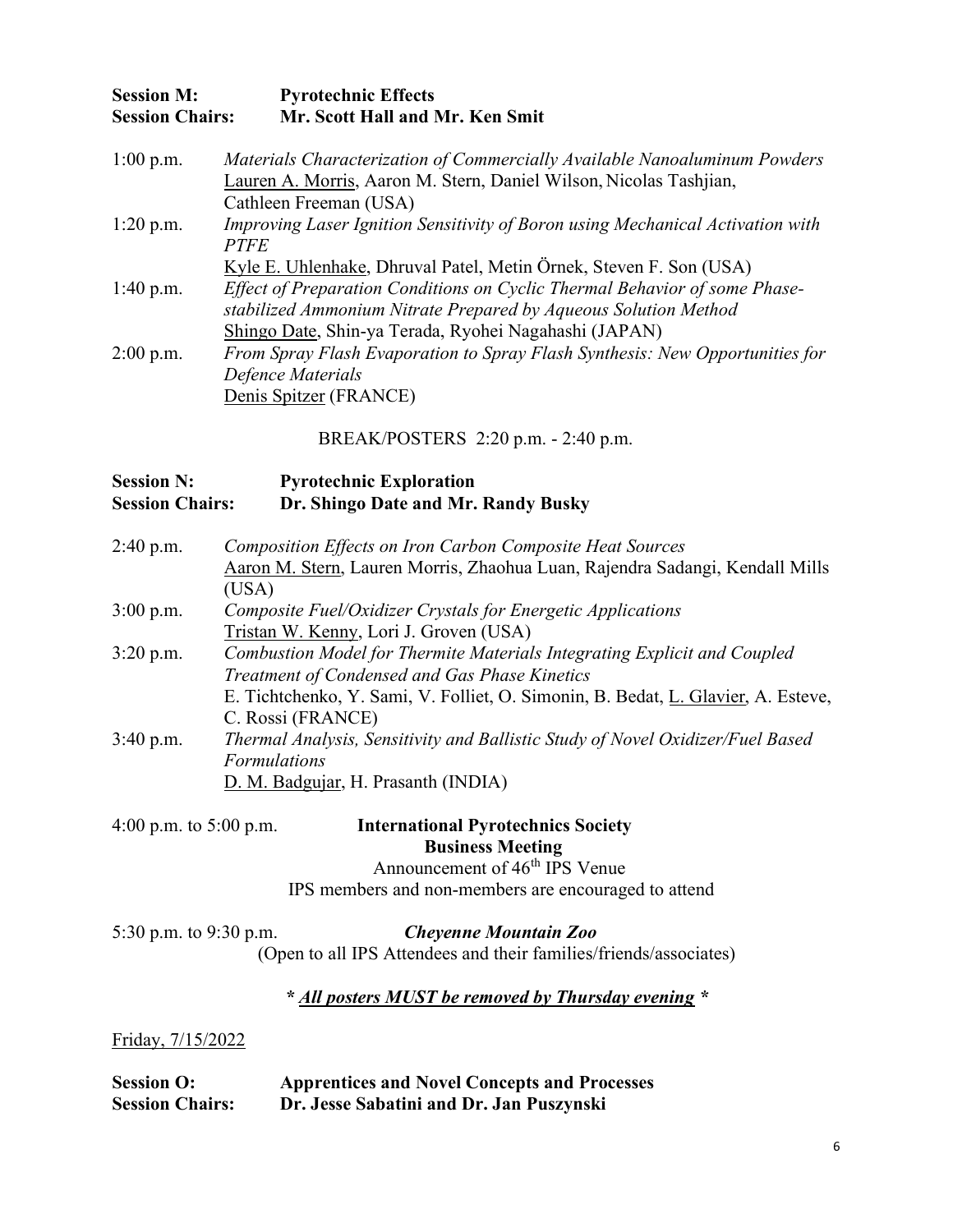| $8:00$ a.m. | The Development of Ordnance Materials and Explosives (O.M.E.)<br>Apprenticeships for the UK Explosives Industry<br>David A. Holley (UK)                                        |
|-------------|--------------------------------------------------------------------------------------------------------------------------------------------------------------------------------|
| $8:20$ a.m. | Effect of Hardware Design on Stun Grenade Performance<br>Mark Motyka (USA)                                                                                                     |
| $8:40$ a.m. | Piezo-Energetic Composite Film Fabrication and Poling Process for Pressure<br><b>Sensor Applications</b><br>D. K. Messer, T. A. Hafner, M. Örnek, M. W. Paral, S. F. Son (USA) |

BREAK 9:00 a.m. – 9:30 a.m.

### Session Q: Configuration Effects and Evaluation<br>
Session Chairs: Dr. Jared Moretti and Dr. Jav Poret Dr. Jared Moretti and Dr. Jay Poret

9:30 a.m. Corrosion of Ammunition Housing by DBX-1 and MIC Based Primer Slurries Jan Puszynski, Jacek Swiatkiewicz, Daniel Perkins, Matthew Puszynski, Neha Mehta (USA) 9:50 a.m. Safety Qualification of a Launch Rocket Motor for a Shoulder – Fired Weapon Tzvi Shoham (ISRAEL) 10:10 a.m. Influence of Mechanical Properties on the Explosiveness of Energetic Materials M. Bolton, K. M. Jaansalu, M. Andrews (UK and BELGIUM) 10:30 a.m. to 10:50 a.m. Dr. Greg Knowlton and Co-Chairmen – Parting Remarks Adjourn the 45<sup>th</sup> International Pyrotechnics Society Seminar

| 12:00 p.m. to 2:00 p.m. | <b>Wine and Cheese Farewell Social</b> |
|-------------------------|----------------------------------------|
|                         | (Everyone is welcome!)                 |

# **POSTERS**

| 1) | Research Experience and Capabilities of PetrExplosivesGroup.com                         |
|----|-----------------------------------------------------------------------------------------|
|    | Vilem Petr, Lea Davis (USA)                                                             |
| 2) | Insensitive Energetic Materials (IEMs) and Their Applications                           |
|    | Abdul Qadeer Malik (PAKISTAN)                                                           |
| 3) | Ignitability of Pyrotechnics for Countermeasures                                        |
|    | Marie Anna Shackleford, Millicent Smith, Leslie Gibbons, Mark Bishop (UK)               |
| 4) | <b>Amine Oxidations Utilizing Superoxides</b>                                           |
|    | Tim Manship (USA)                                                                       |
| 5) | Effect of Time and Acceleration on Particle Size Refinement of Pyrotechnic Constituents |
|    |                                                                                         |

- During Processing in a Resodyn Mixer Daniel Perkins, Matthew Puszynski, Jan Puszynski, Magdy Bichay, Todd Allen (USA)
- 6) Evaluation of a New Source for Powdered and Granular Zirconium Jan Puszynski, Dan Perkins, Magdy Bichay, Todd Allen (USA)